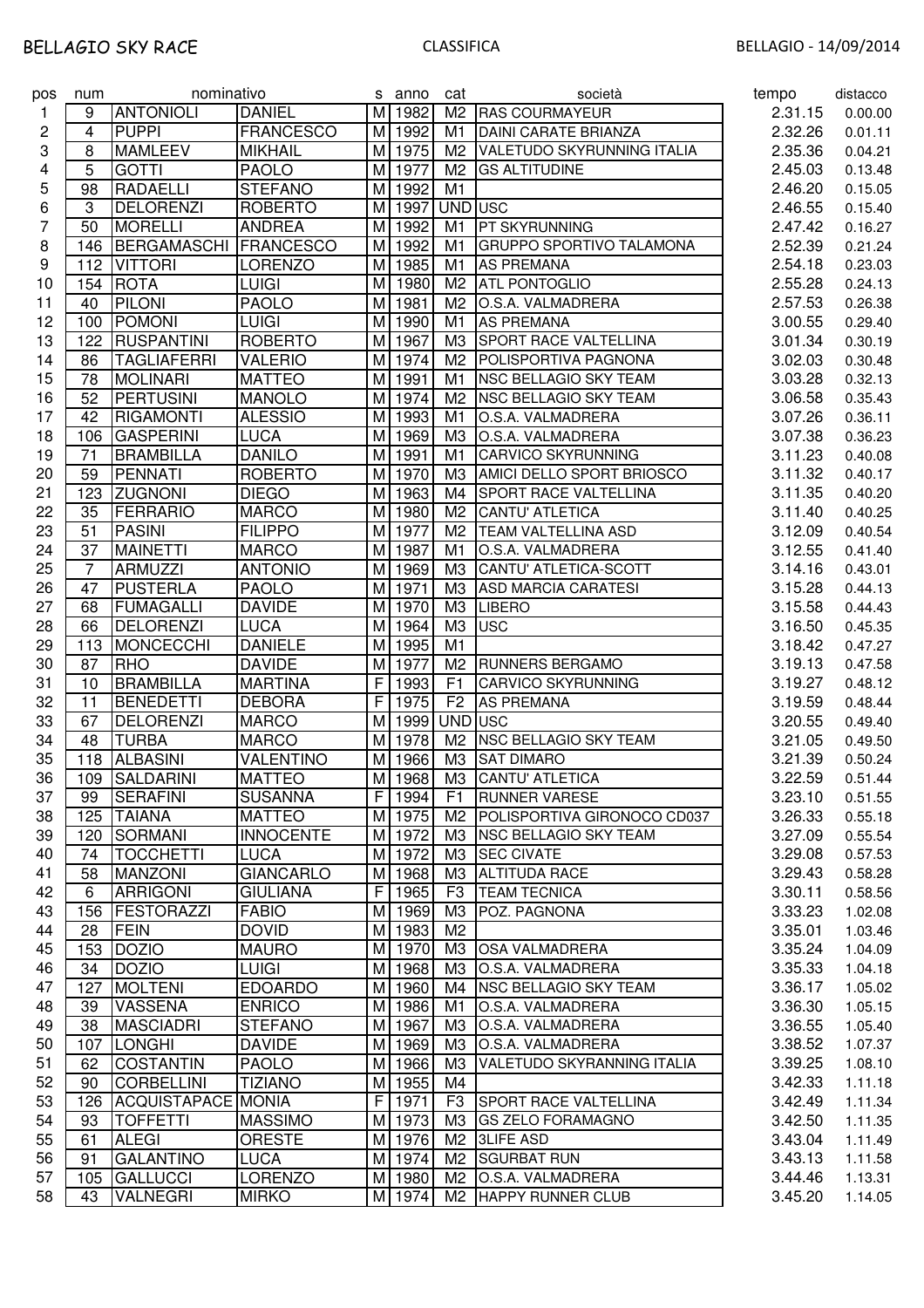| 3.46.26<br>60<br><b>GEROSA</b><br><b>GIOVANNI</b><br>M 1967<br>M3 SEC CIVATE<br>18<br><b>ALBERTI</b><br><b>MATTEO</b><br>M 1975<br>M2 OSA VALMADRERA<br>3.46.37<br>61<br>88<br><b>RIZZO</b><br>62<br><b>VINCENZO</b><br>M 1955<br>ASD FREE RUNNERS LECCO<br>3.46.59<br>95<br>M4<br>63<br><b>VIGANO'</b><br>M 1959<br>21<br><b>GIORGIO</b><br>M4<br><b>INSC BELLAGIO SKY TEAM</b><br>3.47.31<br><b>COLOMBO</b><br>M 1972<br>64<br>32<br><b>PAOLO</b><br>M <sub>3</sub><br>O.S.A. VALMADRERA<br>3.47.38<br>65<br>M 1972<br>M <sub>3</sub><br>3.49.02<br><b>CASSINA</b><br><b>MARCO</b><br>130<br>66<br><b>GALLI</b><br><b>GIORGIO</b><br>M<br>1965<br>ΜЗ<br>45<br><b>ATLETICA CENTRO LARIO ASD</b><br>3.50.49<br>1988<br>F1<br>67<br>FUMAGALLI<br><b>CHIARA</b><br>F<br>3.50.51<br>129<br><b>I BOCIA VERANO</b><br>M 1979<br>M <sub>2</sub><br>3.52.37<br>68<br><b>CASARTELLI</b><br><b>LORENZO</b><br>115<br>M <sub>3</sub><br>69<br>55<br><b>BERTACCHI</b><br><b>ANDREA</b><br>M 1973<br>3.54.53<br><b>GS AVIS OGGIONO</b><br>1985<br>F1<br>70<br><b>MARTELLETTI</b><br><b>SANDRA</b><br>F<br>3.56.18<br>149<br>M 1975<br>3.56.41<br>71<br><b>VERDI</b><br><b>CHRISTIAN</b><br>M <sub>2</sub><br>131<br>72<br><b>JOVANOVICH</b><br>M 1980<br>M <sub>2</sub><br><b>MARCO</b><br><b>SANWALD RUNNING TEAM</b><br>3.56.54<br>49<br>73<br><b>ALBASINI</b><br>3.57.24<br>119<br><b>DAVIDE</b><br>M<br>1980<br>M2<br><b>SAT DIMARO</b><br>74<br><b>CRUCIFERO</b><br><b>ANTONELLA</b><br>1969<br>F <sub>3</sub><br><b>3LIFE ASD</b><br>3.57.28<br>128<br>F.<br>75<br><b>ANDREA</b><br>M 1976<br>M2   PT SKYRUNNING<br><b>LUFINO</b><br>3.58.49<br>24<br><b>BACINELLI</b><br>1981<br>F <sub>2</sub><br>I MUSCOLI DEL LARIO<br>76<br>157<br><b>SABINA</b><br>F<br>3.59.08<br>M 1963<br>77<br><b>MASCIADRI</b><br><b>ROBERTO</b><br>M4<br><b>OSA VALMADRERA</b><br>3.59.09<br>158<br>ROMANINI<br><b>GIOVANNI</b><br>M 1968<br>M <sub>3</sub><br>78<br>108<br>4.00.21<br>79<br>M 1976<br>RASCHIANI TRIATHLON PAVESE<br><b>GILARDONI</b><br><b>STEFANO</b><br>M <sub>2</sub><br>4.00.26<br>30<br>80<br>CODECA'<br><b>LUCA</b><br>M 1984<br>M <sub>2</sub><br>4.00.50<br>89<br><b>GIANCARLO</b><br>M 1973<br><b>GELMINI</b><br>ΜЗ<br><b>HAPPY RUNNER CLUB</b><br>81<br>81<br>4.02.22<br><b>GIUSEPPE</b><br>M 1981<br>82<br>LAZZARINI<br>M <sub>2</sub><br>FRI.MA.S.<br>4.05.00<br>116<br>M 1990<br>83<br><b>RUSCONI</b><br><b>ANDREA</b><br>M1<br><b>OSA VALMADRERA</b><br>4.06.56<br>150<br>M 1970<br><b>COLOMBO</b><br><b>MARCO FAUSTO</b><br>ΜЗ<br>84<br>17<br><b>ATLETICA LAGO SEGRINO</b><br>4.07.18<br><b>RIZZI</b><br>F <br>1975<br>85<br><b>CRISTINA</b><br>F <sub>2</sub><br>G.S.A. COMETA<br>4.08.20<br>111<br><b>PARRAVICINI</b><br>M 1957<br>86<br>26<br><b>ROBERTO</b><br>M4<br>4.13.36<br>I BOCIA VERANO<br>87<br><b>NORIS</b><br><b>TOMMASO</b><br>M 1964<br>ΜЗ<br><b>IZ SKY RACING</b><br>4.14.24<br>101<br><b>GIALDI</b><br>88<br><b>CESARE GIOVANNI</b><br>M 1968<br>ΜЗ<br><b>GS MONTESTELLA</b><br>4.14.52<br>94<br>89<br><b>DI VAIO</b><br><b>DANIELA</b><br>F <br>1965<br>F <sub>3</sub><br><b>ASD MARCIA CARATESI</b><br>57<br>4.15.50<br>90<br><b>CORTI</b><br><b>ANDREA</b><br>M 1973<br>M <sub>3</sub><br><b>EVOLUTION SPORT TEAM</b><br>4.16.01<br>80<br>POZZI<br>91<br>79<br><b>CRISTIANO</b><br>M 1971<br>M <sub>3</sub><br>OSG GUANZATE<br>4.16.29<br>92<br><b>COGOTZI</b><br><b>GIOVANNI</b><br>M 1972<br>M <sub>3</sub><br>138<br>ARIES COMO<br>4.16.36<br>93<br>F <sub>3</sub><br>33<br><b>DOLCINI</b><br><b>STEFANIA</b><br>1965<br>4.16.55<br>F <sub>1</sub><br>O.S.A. VALMADRERA<br>94<br><b>CHIESA</b><br>56<br><b>PAOLO</b><br>M 1971<br>M <sub>3</sub><br>4.17.26<br>M 1978 M2 IZ SKY RACING<br>95<br>44<br><b>CAZZETTA</b><br><b>SIMONE</b><br>4.19.00<br>96<br>F I<br>1972<br>F <sub>3</sub><br><b>NODARI</b><br><b>TIZIANA</b><br><b>KINO MANA PARMA</b><br>4.19.08<br>64<br>97<br>PALAZZI<br><b>GAETANO</b><br>M 1965<br>4.19.09<br>ΜЗ<br><b>KINO MANA PARMA</b><br>63<br>98<br><b>GALLEANI</b><br><b>LUCA</b><br>M 1969<br>ΜЗ<br><b>IZ SKY RACING</b><br>4.19.19<br>140<br>99<br>RYDER<br><b>NIGEL</b><br>1958<br><b>CARVICO SKYRUNNING</b><br>4.19.20<br>139<br>M<br>M4<br><b>ANDERSSON</b><br>100<br><b>ERIK</b><br>M 1988<br>OK SODERTORN<br>4.19.53<br>54<br>M1<br><b>STEFANO</b><br>137<br><b>POLETTI</b><br>M 1990<br>CANOTTIERI LA SPORTIVA LEZZENO<br>101<br>M1<br>4.22.59<br>102<br><b>ALBONICO</b><br><b>GABRIELE</b><br>M 1974<br><b>ATLETICA TEAM BRIANZA LISSONE</b><br>4.23.03<br>69<br>M2<br>103<br>82<br><b>OGLIO</b><br><b>PIERSILVIO</b><br>M 1957<br>M4<br>4.24.26<br>104<br>53<br><b>TONDINI</b><br><b>TEAM VALTELLINA ASD</b><br><b>PIERLUIGI</b><br>M 1968<br>ΜЗ<br>4.27.25<br>105<br>RONCAREGGI<br>M 1965<br>M <sub>3</sub><br>4.27.43<br>136<br><b>DANILO</b><br>106<br><b>PRINA</b><br>M 1951<br>M <sub>5</sub><br>60<br><b>GIANLUIGI</b><br><b>ASD MARCIA CARATESI</b><br>4.27.58<br>107<br>M 1973<br>117<br><b>GALANTI</b><br>M <sub>3</sub><br>4.28.15<br><b>ANDREA</b><br>108<br><b>MOLINARI</b><br><b>GIUSEPPE</b><br>M 1973<br>M <sub>3</sub><br>4.29.18<br>97<br><b>MEANI</b><br>M 1964<br>MЗ<br><b>IRONLARIO</b><br>109<br>155<br><b>FABRIZIO</b><br>4.30.21<br>M 1988<br>M1<br>110<br><b>GUSMINI</b><br><b>MICHELE</b><br>4.31.25<br>148<br>111<br><b>MORO</b><br><b>CLARA</b><br>F<br>1982<br>F <sub>2</sub><br>4.31.52<br>20<br>112<br><b>BORTONE</b><br>PIERPAOLO<br>M 1972<br>ΜЗ<br>4.32.02<br>19<br><b>IZ SKYRACE</b><br>113<br>4.33.13<br>121<br><b>LANATA</b><br><b>OSVALDO</b><br>M 1960<br>M4<br><b>RUNNERS DESIO</b><br>114<br>4.33.14<br><b>GILARDONI</b><br>M 1975<br>M <sub>2</sub><br><b>ANDREA</b><br>143<br>115<br><b>ZONCADA</b><br>M 1969<br>MЗ<br>4.34.12<br>76<br>SEVERO PIETRO<br><b>TRAIL RUNNING BRESCIA</b><br>116<br><b>CONZI</b><br>M 1963<br><b>IZ SKY RACING</b><br>4.35.13<br>103<br><b>FABIO</b><br>M4<br>117<br>65<br><b>TONETTI</b><br><b>MASSIMO</b><br>4.39.32<br>M 1963<br>M4<br>G.S.A. COMETA | 59 | 16 | <b>ROTA</b> | <b>GIOVANNI</b> | M 1962 | M4 OTC | 3.46.25 | 1.15.10 |
|--------------------------------------------------------------------------------------------------------------------------------------------------------------------------------------------------------------------------------------------------------------------------------------------------------------------------------------------------------------------------------------------------------------------------------------------------------------------------------------------------------------------------------------------------------------------------------------------------------------------------------------------------------------------------------------------------------------------------------------------------------------------------------------------------------------------------------------------------------------------------------------------------------------------------------------------------------------------------------------------------------------------------------------------------------------------------------------------------------------------------------------------------------------------------------------------------------------------------------------------------------------------------------------------------------------------------------------------------------------------------------------------------------------------------------------------------------------------------------------------------------------------------------------------------------------------------------------------------------------------------------------------------------------------------------------------------------------------------------------------------------------------------------------------------------------------------------------------------------------------------------------------------------------------------------------------------------------------------------------------------------------------------------------------------------------------------------------------------------------------------------------------------------------------------------------------------------------------------------------------------------------------------------------------------------------------------------------------------------------------------------------------------------------------------------------------------------------------------------------------------------------------------------------------------------------------------------------------------------------------------------------------------------------------------------------------------------------------------------------------------------------------------------------------------------------------------------------------------------------------------------------------------------------------------------------------------------------------------------------------------------------------------------------------------------------------------------------------------------------------------------------------------------------------------------------------------------------------------------------------------------------------------------------------------------------------------------------------------------------------------------------------------------------------------------------------------------------------------------------------------------------------------------------------------------------------------------------------------------------------------------------------------------------------------------------------------------------------------------------------------------------------------------------------------------------------------------------------------------------------------------------------------------------------------------------------------------------------------------------------------------------------------------------------------------------------------------------------------------------------------------------------------------------------------------------------------------------------------------------------------------------------------------------------------------------------------------------------------------------------------------------------------------------------------------------------------------------------------------------------------------------------------------------------------------------------------------------------------------------------------------------------------------------------------------------------------------------------------------------------------------------------------------------------------------------------------------------------------------------------------------------------------------------------------------------------------------------------------------------------------------------------------------------------------------------------------------------------------------------------------------------------------------------------------------------------------------------------------------------------------------------------------------------------------------------------------------------------------------------------------------------------------------------------------------------------------------------------------------------------------------------------------------------------------------------------------------------------------------------------------------------------------------------------------------------------------------------------------------------------------------------------------------------------------------------------------------------------------------------------------------------------------------------------------------------------------------------------------------------------------|----|----|-------------|-----------------|--------|--------|---------|---------|
|                                                                                                                                                                                                                                                                                                                                                                                                                                                                                                                                                                                                                                                                                                                                                                                                                                                                                                                                                                                                                                                                                                                                                                                                                                                                                                                                                                                                                                                                                                                                                                                                                                                                                                                                                                                                                                                                                                                                                                                                                                                                                                                                                                                                                                                                                                                                                                                                                                                                                                                                                                                                                                                                                                                                                                                                                                                                                                                                                                                                                                                                                                                                                                                                                                                                                                                                                                                                                                                                                                                                                                                                                                                                                                                                                                                                                                                                                                                                                                                                                                                                                                                                                                                                                                                                                                                                                                                                                                                                                                                                                                                                                                                                                                                                                                                                                                                                                                                                                                                                                                                                                                                                                                                                                                                                                                                                                                                                                                                                                                                                                                                                                                                                                                                                                                                                                                                                                                                                                                                                  |    |    |             |                 |        |        |         | 1.15.11 |
|                                                                                                                                                                                                                                                                                                                                                                                                                                                                                                                                                                                                                                                                                                                                                                                                                                                                                                                                                                                                                                                                                                                                                                                                                                                                                                                                                                                                                                                                                                                                                                                                                                                                                                                                                                                                                                                                                                                                                                                                                                                                                                                                                                                                                                                                                                                                                                                                                                                                                                                                                                                                                                                                                                                                                                                                                                                                                                                                                                                                                                                                                                                                                                                                                                                                                                                                                                                                                                                                                                                                                                                                                                                                                                                                                                                                                                                                                                                                                                                                                                                                                                                                                                                                                                                                                                                                                                                                                                                                                                                                                                                                                                                                                                                                                                                                                                                                                                                                                                                                                                                                                                                                                                                                                                                                                                                                                                                                                                                                                                                                                                                                                                                                                                                                                                                                                                                                                                                                                                                                  |    |    |             |                 |        |        |         | 1.15.22 |
|                                                                                                                                                                                                                                                                                                                                                                                                                                                                                                                                                                                                                                                                                                                                                                                                                                                                                                                                                                                                                                                                                                                                                                                                                                                                                                                                                                                                                                                                                                                                                                                                                                                                                                                                                                                                                                                                                                                                                                                                                                                                                                                                                                                                                                                                                                                                                                                                                                                                                                                                                                                                                                                                                                                                                                                                                                                                                                                                                                                                                                                                                                                                                                                                                                                                                                                                                                                                                                                                                                                                                                                                                                                                                                                                                                                                                                                                                                                                                                                                                                                                                                                                                                                                                                                                                                                                                                                                                                                                                                                                                                                                                                                                                                                                                                                                                                                                                                                                                                                                                                                                                                                                                                                                                                                                                                                                                                                                                                                                                                                                                                                                                                                                                                                                                                                                                                                                                                                                                                                                  |    |    |             |                 |        |        |         | 1.15.44 |
|                                                                                                                                                                                                                                                                                                                                                                                                                                                                                                                                                                                                                                                                                                                                                                                                                                                                                                                                                                                                                                                                                                                                                                                                                                                                                                                                                                                                                                                                                                                                                                                                                                                                                                                                                                                                                                                                                                                                                                                                                                                                                                                                                                                                                                                                                                                                                                                                                                                                                                                                                                                                                                                                                                                                                                                                                                                                                                                                                                                                                                                                                                                                                                                                                                                                                                                                                                                                                                                                                                                                                                                                                                                                                                                                                                                                                                                                                                                                                                                                                                                                                                                                                                                                                                                                                                                                                                                                                                                                                                                                                                                                                                                                                                                                                                                                                                                                                                                                                                                                                                                                                                                                                                                                                                                                                                                                                                                                                                                                                                                                                                                                                                                                                                                                                                                                                                                                                                                                                                                                  |    |    |             |                 |        |        |         | 1.16.16 |
|                                                                                                                                                                                                                                                                                                                                                                                                                                                                                                                                                                                                                                                                                                                                                                                                                                                                                                                                                                                                                                                                                                                                                                                                                                                                                                                                                                                                                                                                                                                                                                                                                                                                                                                                                                                                                                                                                                                                                                                                                                                                                                                                                                                                                                                                                                                                                                                                                                                                                                                                                                                                                                                                                                                                                                                                                                                                                                                                                                                                                                                                                                                                                                                                                                                                                                                                                                                                                                                                                                                                                                                                                                                                                                                                                                                                                                                                                                                                                                                                                                                                                                                                                                                                                                                                                                                                                                                                                                                                                                                                                                                                                                                                                                                                                                                                                                                                                                                                                                                                                                                                                                                                                                                                                                                                                                                                                                                                                                                                                                                                                                                                                                                                                                                                                                                                                                                                                                                                                                                                  |    |    |             |                 |        |        |         | 1.16.23 |
|                                                                                                                                                                                                                                                                                                                                                                                                                                                                                                                                                                                                                                                                                                                                                                                                                                                                                                                                                                                                                                                                                                                                                                                                                                                                                                                                                                                                                                                                                                                                                                                                                                                                                                                                                                                                                                                                                                                                                                                                                                                                                                                                                                                                                                                                                                                                                                                                                                                                                                                                                                                                                                                                                                                                                                                                                                                                                                                                                                                                                                                                                                                                                                                                                                                                                                                                                                                                                                                                                                                                                                                                                                                                                                                                                                                                                                                                                                                                                                                                                                                                                                                                                                                                                                                                                                                                                                                                                                                                                                                                                                                                                                                                                                                                                                                                                                                                                                                                                                                                                                                                                                                                                                                                                                                                                                                                                                                                                                                                                                                                                                                                                                                                                                                                                                                                                                                                                                                                                                                                  |    |    |             |                 |        |        |         | 1.17.47 |
|                                                                                                                                                                                                                                                                                                                                                                                                                                                                                                                                                                                                                                                                                                                                                                                                                                                                                                                                                                                                                                                                                                                                                                                                                                                                                                                                                                                                                                                                                                                                                                                                                                                                                                                                                                                                                                                                                                                                                                                                                                                                                                                                                                                                                                                                                                                                                                                                                                                                                                                                                                                                                                                                                                                                                                                                                                                                                                                                                                                                                                                                                                                                                                                                                                                                                                                                                                                                                                                                                                                                                                                                                                                                                                                                                                                                                                                                                                                                                                                                                                                                                                                                                                                                                                                                                                                                                                                                                                                                                                                                                                                                                                                                                                                                                                                                                                                                                                                                                                                                                                                                                                                                                                                                                                                                                                                                                                                                                                                                                                                                                                                                                                                                                                                                                                                                                                                                                                                                                                                                  |    |    |             |                 |        |        |         | 1.19.34 |
|                                                                                                                                                                                                                                                                                                                                                                                                                                                                                                                                                                                                                                                                                                                                                                                                                                                                                                                                                                                                                                                                                                                                                                                                                                                                                                                                                                                                                                                                                                                                                                                                                                                                                                                                                                                                                                                                                                                                                                                                                                                                                                                                                                                                                                                                                                                                                                                                                                                                                                                                                                                                                                                                                                                                                                                                                                                                                                                                                                                                                                                                                                                                                                                                                                                                                                                                                                                                                                                                                                                                                                                                                                                                                                                                                                                                                                                                                                                                                                                                                                                                                                                                                                                                                                                                                                                                                                                                                                                                                                                                                                                                                                                                                                                                                                                                                                                                                                                                                                                                                                                                                                                                                                                                                                                                                                                                                                                                                                                                                                                                                                                                                                                                                                                                                                                                                                                                                                                                                                                                  |    |    |             |                 |        |        |         | 1.19.36 |
|                                                                                                                                                                                                                                                                                                                                                                                                                                                                                                                                                                                                                                                                                                                                                                                                                                                                                                                                                                                                                                                                                                                                                                                                                                                                                                                                                                                                                                                                                                                                                                                                                                                                                                                                                                                                                                                                                                                                                                                                                                                                                                                                                                                                                                                                                                                                                                                                                                                                                                                                                                                                                                                                                                                                                                                                                                                                                                                                                                                                                                                                                                                                                                                                                                                                                                                                                                                                                                                                                                                                                                                                                                                                                                                                                                                                                                                                                                                                                                                                                                                                                                                                                                                                                                                                                                                                                                                                                                                                                                                                                                                                                                                                                                                                                                                                                                                                                                                                                                                                                                                                                                                                                                                                                                                                                                                                                                                                                                                                                                                                                                                                                                                                                                                                                                                                                                                                                                                                                                                                  |    |    |             |                 |        |        |         | 1.21.22 |
|                                                                                                                                                                                                                                                                                                                                                                                                                                                                                                                                                                                                                                                                                                                                                                                                                                                                                                                                                                                                                                                                                                                                                                                                                                                                                                                                                                                                                                                                                                                                                                                                                                                                                                                                                                                                                                                                                                                                                                                                                                                                                                                                                                                                                                                                                                                                                                                                                                                                                                                                                                                                                                                                                                                                                                                                                                                                                                                                                                                                                                                                                                                                                                                                                                                                                                                                                                                                                                                                                                                                                                                                                                                                                                                                                                                                                                                                                                                                                                                                                                                                                                                                                                                                                                                                                                                                                                                                                                                                                                                                                                                                                                                                                                                                                                                                                                                                                                                                                                                                                                                                                                                                                                                                                                                                                                                                                                                                                                                                                                                                                                                                                                                                                                                                                                                                                                                                                                                                                                                                  |    |    |             |                 |        |        |         | 1.23.38 |
|                                                                                                                                                                                                                                                                                                                                                                                                                                                                                                                                                                                                                                                                                                                                                                                                                                                                                                                                                                                                                                                                                                                                                                                                                                                                                                                                                                                                                                                                                                                                                                                                                                                                                                                                                                                                                                                                                                                                                                                                                                                                                                                                                                                                                                                                                                                                                                                                                                                                                                                                                                                                                                                                                                                                                                                                                                                                                                                                                                                                                                                                                                                                                                                                                                                                                                                                                                                                                                                                                                                                                                                                                                                                                                                                                                                                                                                                                                                                                                                                                                                                                                                                                                                                                                                                                                                                                                                                                                                                                                                                                                                                                                                                                                                                                                                                                                                                                                                                                                                                                                                                                                                                                                                                                                                                                                                                                                                                                                                                                                                                                                                                                                                                                                                                                                                                                                                                                                                                                                                                  |    |    |             |                 |        |        |         | 1.25.03 |
|                                                                                                                                                                                                                                                                                                                                                                                                                                                                                                                                                                                                                                                                                                                                                                                                                                                                                                                                                                                                                                                                                                                                                                                                                                                                                                                                                                                                                                                                                                                                                                                                                                                                                                                                                                                                                                                                                                                                                                                                                                                                                                                                                                                                                                                                                                                                                                                                                                                                                                                                                                                                                                                                                                                                                                                                                                                                                                                                                                                                                                                                                                                                                                                                                                                                                                                                                                                                                                                                                                                                                                                                                                                                                                                                                                                                                                                                                                                                                                                                                                                                                                                                                                                                                                                                                                                                                                                                                                                                                                                                                                                                                                                                                                                                                                                                                                                                                                                                                                                                                                                                                                                                                                                                                                                                                                                                                                                                                                                                                                                                                                                                                                                                                                                                                                                                                                                                                                                                                                                                  |    |    |             |                 |        |        |         | 1.25.26 |
|                                                                                                                                                                                                                                                                                                                                                                                                                                                                                                                                                                                                                                                                                                                                                                                                                                                                                                                                                                                                                                                                                                                                                                                                                                                                                                                                                                                                                                                                                                                                                                                                                                                                                                                                                                                                                                                                                                                                                                                                                                                                                                                                                                                                                                                                                                                                                                                                                                                                                                                                                                                                                                                                                                                                                                                                                                                                                                                                                                                                                                                                                                                                                                                                                                                                                                                                                                                                                                                                                                                                                                                                                                                                                                                                                                                                                                                                                                                                                                                                                                                                                                                                                                                                                                                                                                                                                                                                                                                                                                                                                                                                                                                                                                                                                                                                                                                                                                                                                                                                                                                                                                                                                                                                                                                                                                                                                                                                                                                                                                                                                                                                                                                                                                                                                                                                                                                                                                                                                                                                  |    |    |             |                 |        |        |         | 1.25.39 |
|                                                                                                                                                                                                                                                                                                                                                                                                                                                                                                                                                                                                                                                                                                                                                                                                                                                                                                                                                                                                                                                                                                                                                                                                                                                                                                                                                                                                                                                                                                                                                                                                                                                                                                                                                                                                                                                                                                                                                                                                                                                                                                                                                                                                                                                                                                                                                                                                                                                                                                                                                                                                                                                                                                                                                                                                                                                                                                                                                                                                                                                                                                                                                                                                                                                                                                                                                                                                                                                                                                                                                                                                                                                                                                                                                                                                                                                                                                                                                                                                                                                                                                                                                                                                                                                                                                                                                                                                                                                                                                                                                                                                                                                                                                                                                                                                                                                                                                                                                                                                                                                                                                                                                                                                                                                                                                                                                                                                                                                                                                                                                                                                                                                                                                                                                                                                                                                                                                                                                                                                  |    |    |             |                 |        |        |         | 1.26.09 |
|                                                                                                                                                                                                                                                                                                                                                                                                                                                                                                                                                                                                                                                                                                                                                                                                                                                                                                                                                                                                                                                                                                                                                                                                                                                                                                                                                                                                                                                                                                                                                                                                                                                                                                                                                                                                                                                                                                                                                                                                                                                                                                                                                                                                                                                                                                                                                                                                                                                                                                                                                                                                                                                                                                                                                                                                                                                                                                                                                                                                                                                                                                                                                                                                                                                                                                                                                                                                                                                                                                                                                                                                                                                                                                                                                                                                                                                                                                                                                                                                                                                                                                                                                                                                                                                                                                                                                                                                                                                                                                                                                                                                                                                                                                                                                                                                                                                                                                                                                                                                                                                                                                                                                                                                                                                                                                                                                                                                                                                                                                                                                                                                                                                                                                                                                                                                                                                                                                                                                                                                  |    |    |             |                 |        |        |         | 1.26.13 |
|                                                                                                                                                                                                                                                                                                                                                                                                                                                                                                                                                                                                                                                                                                                                                                                                                                                                                                                                                                                                                                                                                                                                                                                                                                                                                                                                                                                                                                                                                                                                                                                                                                                                                                                                                                                                                                                                                                                                                                                                                                                                                                                                                                                                                                                                                                                                                                                                                                                                                                                                                                                                                                                                                                                                                                                                                                                                                                                                                                                                                                                                                                                                                                                                                                                                                                                                                                                                                                                                                                                                                                                                                                                                                                                                                                                                                                                                                                                                                                                                                                                                                                                                                                                                                                                                                                                                                                                                                                                                                                                                                                                                                                                                                                                                                                                                                                                                                                                                                                                                                                                                                                                                                                                                                                                                                                                                                                                                                                                                                                                                                                                                                                                                                                                                                                                                                                                                                                                                                                                                  |    |    |             |                 |        |        |         | 1.27.34 |
|                                                                                                                                                                                                                                                                                                                                                                                                                                                                                                                                                                                                                                                                                                                                                                                                                                                                                                                                                                                                                                                                                                                                                                                                                                                                                                                                                                                                                                                                                                                                                                                                                                                                                                                                                                                                                                                                                                                                                                                                                                                                                                                                                                                                                                                                                                                                                                                                                                                                                                                                                                                                                                                                                                                                                                                                                                                                                                                                                                                                                                                                                                                                                                                                                                                                                                                                                                                                                                                                                                                                                                                                                                                                                                                                                                                                                                                                                                                                                                                                                                                                                                                                                                                                                                                                                                                                                                                                                                                                                                                                                                                                                                                                                                                                                                                                                                                                                                                                                                                                                                                                                                                                                                                                                                                                                                                                                                                                                                                                                                                                                                                                                                                                                                                                                                                                                                                                                                                                                                                                  |    |    |             |                 |        |        |         | 1.27.53 |
|                                                                                                                                                                                                                                                                                                                                                                                                                                                                                                                                                                                                                                                                                                                                                                                                                                                                                                                                                                                                                                                                                                                                                                                                                                                                                                                                                                                                                                                                                                                                                                                                                                                                                                                                                                                                                                                                                                                                                                                                                                                                                                                                                                                                                                                                                                                                                                                                                                                                                                                                                                                                                                                                                                                                                                                                                                                                                                                                                                                                                                                                                                                                                                                                                                                                                                                                                                                                                                                                                                                                                                                                                                                                                                                                                                                                                                                                                                                                                                                                                                                                                                                                                                                                                                                                                                                                                                                                                                                                                                                                                                                                                                                                                                                                                                                                                                                                                                                                                                                                                                                                                                                                                                                                                                                                                                                                                                                                                                                                                                                                                                                                                                                                                                                                                                                                                                                                                                                                                                                                  |    |    |             |                 |        |        |         | 1.27.54 |
|                                                                                                                                                                                                                                                                                                                                                                                                                                                                                                                                                                                                                                                                                                                                                                                                                                                                                                                                                                                                                                                                                                                                                                                                                                                                                                                                                                                                                                                                                                                                                                                                                                                                                                                                                                                                                                                                                                                                                                                                                                                                                                                                                                                                                                                                                                                                                                                                                                                                                                                                                                                                                                                                                                                                                                                                                                                                                                                                                                                                                                                                                                                                                                                                                                                                                                                                                                                                                                                                                                                                                                                                                                                                                                                                                                                                                                                                                                                                                                                                                                                                                                                                                                                                                                                                                                                                                                                                                                                                                                                                                                                                                                                                                                                                                                                                                                                                                                                                                                                                                                                                                                                                                                                                                                                                                                                                                                                                                                                                                                                                                                                                                                                                                                                                                                                                                                                                                                                                                                                                  |    |    |             |                 |        |        |         | 1.29.06 |
|                                                                                                                                                                                                                                                                                                                                                                                                                                                                                                                                                                                                                                                                                                                                                                                                                                                                                                                                                                                                                                                                                                                                                                                                                                                                                                                                                                                                                                                                                                                                                                                                                                                                                                                                                                                                                                                                                                                                                                                                                                                                                                                                                                                                                                                                                                                                                                                                                                                                                                                                                                                                                                                                                                                                                                                                                                                                                                                                                                                                                                                                                                                                                                                                                                                                                                                                                                                                                                                                                                                                                                                                                                                                                                                                                                                                                                                                                                                                                                                                                                                                                                                                                                                                                                                                                                                                                                                                                                                                                                                                                                                                                                                                                                                                                                                                                                                                                                                                                                                                                                                                                                                                                                                                                                                                                                                                                                                                                                                                                                                                                                                                                                                                                                                                                                                                                                                                                                                                                                                                  |    |    |             |                 |        |        |         |         |
|                                                                                                                                                                                                                                                                                                                                                                                                                                                                                                                                                                                                                                                                                                                                                                                                                                                                                                                                                                                                                                                                                                                                                                                                                                                                                                                                                                                                                                                                                                                                                                                                                                                                                                                                                                                                                                                                                                                                                                                                                                                                                                                                                                                                                                                                                                                                                                                                                                                                                                                                                                                                                                                                                                                                                                                                                                                                                                                                                                                                                                                                                                                                                                                                                                                                                                                                                                                                                                                                                                                                                                                                                                                                                                                                                                                                                                                                                                                                                                                                                                                                                                                                                                                                                                                                                                                                                                                                                                                                                                                                                                                                                                                                                                                                                                                                                                                                                                                                                                                                                                                                                                                                                                                                                                                                                                                                                                                                                                                                                                                                                                                                                                                                                                                                                                                                                                                                                                                                                                                                  |    |    |             |                 |        |        |         | 1.29.11 |
|                                                                                                                                                                                                                                                                                                                                                                                                                                                                                                                                                                                                                                                                                                                                                                                                                                                                                                                                                                                                                                                                                                                                                                                                                                                                                                                                                                                                                                                                                                                                                                                                                                                                                                                                                                                                                                                                                                                                                                                                                                                                                                                                                                                                                                                                                                                                                                                                                                                                                                                                                                                                                                                                                                                                                                                                                                                                                                                                                                                                                                                                                                                                                                                                                                                                                                                                                                                                                                                                                                                                                                                                                                                                                                                                                                                                                                                                                                                                                                                                                                                                                                                                                                                                                                                                                                                                                                                                                                                                                                                                                                                                                                                                                                                                                                                                                                                                                                                                                                                                                                                                                                                                                                                                                                                                                                                                                                                                                                                                                                                                                                                                                                                                                                                                                                                                                                                                                                                                                                                                  |    |    |             |                 |        |        |         | 1.29.35 |
|                                                                                                                                                                                                                                                                                                                                                                                                                                                                                                                                                                                                                                                                                                                                                                                                                                                                                                                                                                                                                                                                                                                                                                                                                                                                                                                                                                                                                                                                                                                                                                                                                                                                                                                                                                                                                                                                                                                                                                                                                                                                                                                                                                                                                                                                                                                                                                                                                                                                                                                                                                                                                                                                                                                                                                                                                                                                                                                                                                                                                                                                                                                                                                                                                                                                                                                                                                                                                                                                                                                                                                                                                                                                                                                                                                                                                                                                                                                                                                                                                                                                                                                                                                                                                                                                                                                                                                                                                                                                                                                                                                                                                                                                                                                                                                                                                                                                                                                                                                                                                                                                                                                                                                                                                                                                                                                                                                                                                                                                                                                                                                                                                                                                                                                                                                                                                                                                                                                                                                                                  |    |    |             |                 |        |        |         | 1.31.07 |
|                                                                                                                                                                                                                                                                                                                                                                                                                                                                                                                                                                                                                                                                                                                                                                                                                                                                                                                                                                                                                                                                                                                                                                                                                                                                                                                                                                                                                                                                                                                                                                                                                                                                                                                                                                                                                                                                                                                                                                                                                                                                                                                                                                                                                                                                                                                                                                                                                                                                                                                                                                                                                                                                                                                                                                                                                                                                                                                                                                                                                                                                                                                                                                                                                                                                                                                                                                                                                                                                                                                                                                                                                                                                                                                                                                                                                                                                                                                                                                                                                                                                                                                                                                                                                                                                                                                                                                                                                                                                                                                                                                                                                                                                                                                                                                                                                                                                                                                                                                                                                                                                                                                                                                                                                                                                                                                                                                                                                                                                                                                                                                                                                                                                                                                                                                                                                                                                                                                                                                                                  |    |    |             |                 |        |        |         | 1.33.45 |
|                                                                                                                                                                                                                                                                                                                                                                                                                                                                                                                                                                                                                                                                                                                                                                                                                                                                                                                                                                                                                                                                                                                                                                                                                                                                                                                                                                                                                                                                                                                                                                                                                                                                                                                                                                                                                                                                                                                                                                                                                                                                                                                                                                                                                                                                                                                                                                                                                                                                                                                                                                                                                                                                                                                                                                                                                                                                                                                                                                                                                                                                                                                                                                                                                                                                                                                                                                                                                                                                                                                                                                                                                                                                                                                                                                                                                                                                                                                                                                                                                                                                                                                                                                                                                                                                                                                                                                                                                                                                                                                                                                                                                                                                                                                                                                                                                                                                                                                                                                                                                                                                                                                                                                                                                                                                                                                                                                                                                                                                                                                                                                                                                                                                                                                                                                                                                                                                                                                                                                                                  |    |    |             |                 |        |        |         | 1.35.41 |
|                                                                                                                                                                                                                                                                                                                                                                                                                                                                                                                                                                                                                                                                                                                                                                                                                                                                                                                                                                                                                                                                                                                                                                                                                                                                                                                                                                                                                                                                                                                                                                                                                                                                                                                                                                                                                                                                                                                                                                                                                                                                                                                                                                                                                                                                                                                                                                                                                                                                                                                                                                                                                                                                                                                                                                                                                                                                                                                                                                                                                                                                                                                                                                                                                                                                                                                                                                                                                                                                                                                                                                                                                                                                                                                                                                                                                                                                                                                                                                                                                                                                                                                                                                                                                                                                                                                                                                                                                                                                                                                                                                                                                                                                                                                                                                                                                                                                                                                                                                                                                                                                                                                                                                                                                                                                                                                                                                                                                                                                                                                                                                                                                                                                                                                                                                                                                                                                                                                                                                                                  |    |    |             |                 |        |        |         | 1.36.03 |
|                                                                                                                                                                                                                                                                                                                                                                                                                                                                                                                                                                                                                                                                                                                                                                                                                                                                                                                                                                                                                                                                                                                                                                                                                                                                                                                                                                                                                                                                                                                                                                                                                                                                                                                                                                                                                                                                                                                                                                                                                                                                                                                                                                                                                                                                                                                                                                                                                                                                                                                                                                                                                                                                                                                                                                                                                                                                                                                                                                                                                                                                                                                                                                                                                                                                                                                                                                                                                                                                                                                                                                                                                                                                                                                                                                                                                                                                                                                                                                                                                                                                                                                                                                                                                                                                                                                                                                                                                                                                                                                                                                                                                                                                                                                                                                                                                                                                                                                                                                                                                                                                                                                                                                                                                                                                                                                                                                                                                                                                                                                                                                                                                                                                                                                                                                                                                                                                                                                                                                                                  |    |    |             |                 |        |        |         | 1.37.05 |
|                                                                                                                                                                                                                                                                                                                                                                                                                                                                                                                                                                                                                                                                                                                                                                                                                                                                                                                                                                                                                                                                                                                                                                                                                                                                                                                                                                                                                                                                                                                                                                                                                                                                                                                                                                                                                                                                                                                                                                                                                                                                                                                                                                                                                                                                                                                                                                                                                                                                                                                                                                                                                                                                                                                                                                                                                                                                                                                                                                                                                                                                                                                                                                                                                                                                                                                                                                                                                                                                                                                                                                                                                                                                                                                                                                                                                                                                                                                                                                                                                                                                                                                                                                                                                                                                                                                                                                                                                                                                                                                                                                                                                                                                                                                                                                                                                                                                                                                                                                                                                                                                                                                                                                                                                                                                                                                                                                                                                                                                                                                                                                                                                                                                                                                                                                                                                                                                                                                                                                                                  |    |    |             |                 |        |        |         | 1.42.21 |
|                                                                                                                                                                                                                                                                                                                                                                                                                                                                                                                                                                                                                                                                                                                                                                                                                                                                                                                                                                                                                                                                                                                                                                                                                                                                                                                                                                                                                                                                                                                                                                                                                                                                                                                                                                                                                                                                                                                                                                                                                                                                                                                                                                                                                                                                                                                                                                                                                                                                                                                                                                                                                                                                                                                                                                                                                                                                                                                                                                                                                                                                                                                                                                                                                                                                                                                                                                                                                                                                                                                                                                                                                                                                                                                                                                                                                                                                                                                                                                                                                                                                                                                                                                                                                                                                                                                                                                                                                                                                                                                                                                                                                                                                                                                                                                                                                                                                                                                                                                                                                                                                                                                                                                                                                                                                                                                                                                                                                                                                                                                                                                                                                                                                                                                                                                                                                                                                                                                                                                                                  |    |    |             |                 |        |        |         | 1.43.09 |
|                                                                                                                                                                                                                                                                                                                                                                                                                                                                                                                                                                                                                                                                                                                                                                                                                                                                                                                                                                                                                                                                                                                                                                                                                                                                                                                                                                                                                                                                                                                                                                                                                                                                                                                                                                                                                                                                                                                                                                                                                                                                                                                                                                                                                                                                                                                                                                                                                                                                                                                                                                                                                                                                                                                                                                                                                                                                                                                                                                                                                                                                                                                                                                                                                                                                                                                                                                                                                                                                                                                                                                                                                                                                                                                                                                                                                                                                                                                                                                                                                                                                                                                                                                                                                                                                                                                                                                                                                                                                                                                                                                                                                                                                                                                                                                                                                                                                                                                                                                                                                                                                                                                                                                                                                                                                                                                                                                                                                                                                                                                                                                                                                                                                                                                                                                                                                                                                                                                                                                                                  |    |    |             |                 |        |        |         | 1.43.37 |
|                                                                                                                                                                                                                                                                                                                                                                                                                                                                                                                                                                                                                                                                                                                                                                                                                                                                                                                                                                                                                                                                                                                                                                                                                                                                                                                                                                                                                                                                                                                                                                                                                                                                                                                                                                                                                                                                                                                                                                                                                                                                                                                                                                                                                                                                                                                                                                                                                                                                                                                                                                                                                                                                                                                                                                                                                                                                                                                                                                                                                                                                                                                                                                                                                                                                                                                                                                                                                                                                                                                                                                                                                                                                                                                                                                                                                                                                                                                                                                                                                                                                                                                                                                                                                                                                                                                                                                                                                                                                                                                                                                                                                                                                                                                                                                                                                                                                                                                                                                                                                                                                                                                                                                                                                                                                                                                                                                                                                                                                                                                                                                                                                                                                                                                                                                                                                                                                                                                                                                                                  |    |    |             |                 |        |        |         | 1.44.35 |
|                                                                                                                                                                                                                                                                                                                                                                                                                                                                                                                                                                                                                                                                                                                                                                                                                                                                                                                                                                                                                                                                                                                                                                                                                                                                                                                                                                                                                                                                                                                                                                                                                                                                                                                                                                                                                                                                                                                                                                                                                                                                                                                                                                                                                                                                                                                                                                                                                                                                                                                                                                                                                                                                                                                                                                                                                                                                                                                                                                                                                                                                                                                                                                                                                                                                                                                                                                                                                                                                                                                                                                                                                                                                                                                                                                                                                                                                                                                                                                                                                                                                                                                                                                                                                                                                                                                                                                                                                                                                                                                                                                                                                                                                                                                                                                                                                                                                                                                                                                                                                                                                                                                                                                                                                                                                                                                                                                                                                                                                                                                                                                                                                                                                                                                                                                                                                                                                                                                                                                                                  |    |    |             |                 |        |        |         | 1.44.46 |
|                                                                                                                                                                                                                                                                                                                                                                                                                                                                                                                                                                                                                                                                                                                                                                                                                                                                                                                                                                                                                                                                                                                                                                                                                                                                                                                                                                                                                                                                                                                                                                                                                                                                                                                                                                                                                                                                                                                                                                                                                                                                                                                                                                                                                                                                                                                                                                                                                                                                                                                                                                                                                                                                                                                                                                                                                                                                                                                                                                                                                                                                                                                                                                                                                                                                                                                                                                                                                                                                                                                                                                                                                                                                                                                                                                                                                                                                                                                                                                                                                                                                                                                                                                                                                                                                                                                                                                                                                                                                                                                                                                                                                                                                                                                                                                                                                                                                                                                                                                                                                                                                                                                                                                                                                                                                                                                                                                                                                                                                                                                                                                                                                                                                                                                                                                                                                                                                                                                                                                                                  |    |    |             |                 |        |        |         | 1.45.14 |
|                                                                                                                                                                                                                                                                                                                                                                                                                                                                                                                                                                                                                                                                                                                                                                                                                                                                                                                                                                                                                                                                                                                                                                                                                                                                                                                                                                                                                                                                                                                                                                                                                                                                                                                                                                                                                                                                                                                                                                                                                                                                                                                                                                                                                                                                                                                                                                                                                                                                                                                                                                                                                                                                                                                                                                                                                                                                                                                                                                                                                                                                                                                                                                                                                                                                                                                                                                                                                                                                                                                                                                                                                                                                                                                                                                                                                                                                                                                                                                                                                                                                                                                                                                                                                                                                                                                                                                                                                                                                                                                                                                                                                                                                                                                                                                                                                                                                                                                                                                                                                                                                                                                                                                                                                                                                                                                                                                                                                                                                                                                                                                                                                                                                                                                                                                                                                                                                                                                                                                                                  |    |    |             |                 |        |        |         | 1.45.21 |
|                                                                                                                                                                                                                                                                                                                                                                                                                                                                                                                                                                                                                                                                                                                                                                                                                                                                                                                                                                                                                                                                                                                                                                                                                                                                                                                                                                                                                                                                                                                                                                                                                                                                                                                                                                                                                                                                                                                                                                                                                                                                                                                                                                                                                                                                                                                                                                                                                                                                                                                                                                                                                                                                                                                                                                                                                                                                                                                                                                                                                                                                                                                                                                                                                                                                                                                                                                                                                                                                                                                                                                                                                                                                                                                                                                                                                                                                                                                                                                                                                                                                                                                                                                                                                                                                                                                                                                                                                                                                                                                                                                                                                                                                                                                                                                                                                                                                                                                                                                                                                                                                                                                                                                                                                                                                                                                                                                                                                                                                                                                                                                                                                                                                                                                                                                                                                                                                                                                                                                                                  |    |    |             |                 |        |        |         | 1.45.40 |
|                                                                                                                                                                                                                                                                                                                                                                                                                                                                                                                                                                                                                                                                                                                                                                                                                                                                                                                                                                                                                                                                                                                                                                                                                                                                                                                                                                                                                                                                                                                                                                                                                                                                                                                                                                                                                                                                                                                                                                                                                                                                                                                                                                                                                                                                                                                                                                                                                                                                                                                                                                                                                                                                                                                                                                                                                                                                                                                                                                                                                                                                                                                                                                                                                                                                                                                                                                                                                                                                                                                                                                                                                                                                                                                                                                                                                                                                                                                                                                                                                                                                                                                                                                                                                                                                                                                                                                                                                                                                                                                                                                                                                                                                                                                                                                                                                                                                                                                                                                                                                                                                                                                                                                                                                                                                                                                                                                                                                                                                                                                                                                                                                                                                                                                                                                                                                                                                                                                                                                                                  |    |    |             |                 |        |        |         | 1.46.11 |
|                                                                                                                                                                                                                                                                                                                                                                                                                                                                                                                                                                                                                                                                                                                                                                                                                                                                                                                                                                                                                                                                                                                                                                                                                                                                                                                                                                                                                                                                                                                                                                                                                                                                                                                                                                                                                                                                                                                                                                                                                                                                                                                                                                                                                                                                                                                                                                                                                                                                                                                                                                                                                                                                                                                                                                                                                                                                                                                                                                                                                                                                                                                                                                                                                                                                                                                                                                                                                                                                                                                                                                                                                                                                                                                                                                                                                                                                                                                                                                                                                                                                                                                                                                                                                                                                                                                                                                                                                                                                                                                                                                                                                                                                                                                                                                                                                                                                                                                                                                                                                                                                                                                                                                                                                                                                                                                                                                                                                                                                                                                                                                                                                                                                                                                                                                                                                                                                                                                                                                                                  |    |    |             |                 |        |        |         | 1.47.45 |
|                                                                                                                                                                                                                                                                                                                                                                                                                                                                                                                                                                                                                                                                                                                                                                                                                                                                                                                                                                                                                                                                                                                                                                                                                                                                                                                                                                                                                                                                                                                                                                                                                                                                                                                                                                                                                                                                                                                                                                                                                                                                                                                                                                                                                                                                                                                                                                                                                                                                                                                                                                                                                                                                                                                                                                                                                                                                                                                                                                                                                                                                                                                                                                                                                                                                                                                                                                                                                                                                                                                                                                                                                                                                                                                                                                                                                                                                                                                                                                                                                                                                                                                                                                                                                                                                                                                                                                                                                                                                                                                                                                                                                                                                                                                                                                                                                                                                                                                                                                                                                                                                                                                                                                                                                                                                                                                                                                                                                                                                                                                                                                                                                                                                                                                                                                                                                                                                                                                                                                                                  |    |    |             |                 |        |        |         | 1.47.53 |
|                                                                                                                                                                                                                                                                                                                                                                                                                                                                                                                                                                                                                                                                                                                                                                                                                                                                                                                                                                                                                                                                                                                                                                                                                                                                                                                                                                                                                                                                                                                                                                                                                                                                                                                                                                                                                                                                                                                                                                                                                                                                                                                                                                                                                                                                                                                                                                                                                                                                                                                                                                                                                                                                                                                                                                                                                                                                                                                                                                                                                                                                                                                                                                                                                                                                                                                                                                                                                                                                                                                                                                                                                                                                                                                                                                                                                                                                                                                                                                                                                                                                                                                                                                                                                                                                                                                                                                                                                                                                                                                                                                                                                                                                                                                                                                                                                                                                                                                                                                                                                                                                                                                                                                                                                                                                                                                                                                                                                                                                                                                                                                                                                                                                                                                                                                                                                                                                                                                                                                                                  |    |    |             |                 |        |        |         | 1.47.54 |
|                                                                                                                                                                                                                                                                                                                                                                                                                                                                                                                                                                                                                                                                                                                                                                                                                                                                                                                                                                                                                                                                                                                                                                                                                                                                                                                                                                                                                                                                                                                                                                                                                                                                                                                                                                                                                                                                                                                                                                                                                                                                                                                                                                                                                                                                                                                                                                                                                                                                                                                                                                                                                                                                                                                                                                                                                                                                                                                                                                                                                                                                                                                                                                                                                                                                                                                                                                                                                                                                                                                                                                                                                                                                                                                                                                                                                                                                                                                                                                                                                                                                                                                                                                                                                                                                                                                                                                                                                                                                                                                                                                                                                                                                                                                                                                                                                                                                                                                                                                                                                                                                                                                                                                                                                                                                                                                                                                                                                                                                                                                                                                                                                                                                                                                                                                                                                                                                                                                                                                                                  |    |    |             |                 |        |        |         | 1.48.04 |
|                                                                                                                                                                                                                                                                                                                                                                                                                                                                                                                                                                                                                                                                                                                                                                                                                                                                                                                                                                                                                                                                                                                                                                                                                                                                                                                                                                                                                                                                                                                                                                                                                                                                                                                                                                                                                                                                                                                                                                                                                                                                                                                                                                                                                                                                                                                                                                                                                                                                                                                                                                                                                                                                                                                                                                                                                                                                                                                                                                                                                                                                                                                                                                                                                                                                                                                                                                                                                                                                                                                                                                                                                                                                                                                                                                                                                                                                                                                                                                                                                                                                                                                                                                                                                                                                                                                                                                                                                                                                                                                                                                                                                                                                                                                                                                                                                                                                                                                                                                                                                                                                                                                                                                                                                                                                                                                                                                                                                                                                                                                                                                                                                                                                                                                                                                                                                                                                                                                                                                                                  |    |    |             |                 |        |        |         | 1.48.05 |
|                                                                                                                                                                                                                                                                                                                                                                                                                                                                                                                                                                                                                                                                                                                                                                                                                                                                                                                                                                                                                                                                                                                                                                                                                                                                                                                                                                                                                                                                                                                                                                                                                                                                                                                                                                                                                                                                                                                                                                                                                                                                                                                                                                                                                                                                                                                                                                                                                                                                                                                                                                                                                                                                                                                                                                                                                                                                                                                                                                                                                                                                                                                                                                                                                                                                                                                                                                                                                                                                                                                                                                                                                                                                                                                                                                                                                                                                                                                                                                                                                                                                                                                                                                                                                                                                                                                                                                                                                                                                                                                                                                                                                                                                                                                                                                                                                                                                                                                                                                                                                                                                                                                                                                                                                                                                                                                                                                                                                                                                                                                                                                                                                                                                                                                                                                                                                                                                                                                                                                                                  |    |    |             |                 |        |        |         | 1.48.38 |
|                                                                                                                                                                                                                                                                                                                                                                                                                                                                                                                                                                                                                                                                                                                                                                                                                                                                                                                                                                                                                                                                                                                                                                                                                                                                                                                                                                                                                                                                                                                                                                                                                                                                                                                                                                                                                                                                                                                                                                                                                                                                                                                                                                                                                                                                                                                                                                                                                                                                                                                                                                                                                                                                                                                                                                                                                                                                                                                                                                                                                                                                                                                                                                                                                                                                                                                                                                                                                                                                                                                                                                                                                                                                                                                                                                                                                                                                                                                                                                                                                                                                                                                                                                                                                                                                                                                                                                                                                                                                                                                                                                                                                                                                                                                                                                                                                                                                                                                                                                                                                                                                                                                                                                                                                                                                                                                                                                                                                                                                                                                                                                                                                                                                                                                                                                                                                                                                                                                                                                                                  |    |    |             |                 |        |        |         | 1.51.44 |
|                                                                                                                                                                                                                                                                                                                                                                                                                                                                                                                                                                                                                                                                                                                                                                                                                                                                                                                                                                                                                                                                                                                                                                                                                                                                                                                                                                                                                                                                                                                                                                                                                                                                                                                                                                                                                                                                                                                                                                                                                                                                                                                                                                                                                                                                                                                                                                                                                                                                                                                                                                                                                                                                                                                                                                                                                                                                                                                                                                                                                                                                                                                                                                                                                                                                                                                                                                                                                                                                                                                                                                                                                                                                                                                                                                                                                                                                                                                                                                                                                                                                                                                                                                                                                                                                                                                                                                                                                                                                                                                                                                                                                                                                                                                                                                                                                                                                                                                                                                                                                                                                                                                                                                                                                                                                                                                                                                                                                                                                                                                                                                                                                                                                                                                                                                                                                                                                                                                                                                                                  |    |    |             |                 |        |        |         | 1.51.48 |
|                                                                                                                                                                                                                                                                                                                                                                                                                                                                                                                                                                                                                                                                                                                                                                                                                                                                                                                                                                                                                                                                                                                                                                                                                                                                                                                                                                                                                                                                                                                                                                                                                                                                                                                                                                                                                                                                                                                                                                                                                                                                                                                                                                                                                                                                                                                                                                                                                                                                                                                                                                                                                                                                                                                                                                                                                                                                                                                                                                                                                                                                                                                                                                                                                                                                                                                                                                                                                                                                                                                                                                                                                                                                                                                                                                                                                                                                                                                                                                                                                                                                                                                                                                                                                                                                                                                                                                                                                                                                                                                                                                                                                                                                                                                                                                                                                                                                                                                                                                                                                                                                                                                                                                                                                                                                                                                                                                                                                                                                                                                                                                                                                                                                                                                                                                                                                                                                                                                                                                                                  |    |    |             |                 |        |        |         | 1.53.11 |
|                                                                                                                                                                                                                                                                                                                                                                                                                                                                                                                                                                                                                                                                                                                                                                                                                                                                                                                                                                                                                                                                                                                                                                                                                                                                                                                                                                                                                                                                                                                                                                                                                                                                                                                                                                                                                                                                                                                                                                                                                                                                                                                                                                                                                                                                                                                                                                                                                                                                                                                                                                                                                                                                                                                                                                                                                                                                                                                                                                                                                                                                                                                                                                                                                                                                                                                                                                                                                                                                                                                                                                                                                                                                                                                                                                                                                                                                                                                                                                                                                                                                                                                                                                                                                                                                                                                                                                                                                                                                                                                                                                                                                                                                                                                                                                                                                                                                                                                                                                                                                                                                                                                                                                                                                                                                                                                                                                                                                                                                                                                                                                                                                                                                                                                                                                                                                                                                                                                                                                                                  |    |    |             |                 |        |        |         | 1.56.10 |
|                                                                                                                                                                                                                                                                                                                                                                                                                                                                                                                                                                                                                                                                                                                                                                                                                                                                                                                                                                                                                                                                                                                                                                                                                                                                                                                                                                                                                                                                                                                                                                                                                                                                                                                                                                                                                                                                                                                                                                                                                                                                                                                                                                                                                                                                                                                                                                                                                                                                                                                                                                                                                                                                                                                                                                                                                                                                                                                                                                                                                                                                                                                                                                                                                                                                                                                                                                                                                                                                                                                                                                                                                                                                                                                                                                                                                                                                                                                                                                                                                                                                                                                                                                                                                                                                                                                                                                                                                                                                                                                                                                                                                                                                                                                                                                                                                                                                                                                                                                                                                                                                                                                                                                                                                                                                                                                                                                                                                                                                                                                                                                                                                                                                                                                                                                                                                                                                                                                                                                                                  |    |    |             |                 |        |        |         |         |
|                                                                                                                                                                                                                                                                                                                                                                                                                                                                                                                                                                                                                                                                                                                                                                                                                                                                                                                                                                                                                                                                                                                                                                                                                                                                                                                                                                                                                                                                                                                                                                                                                                                                                                                                                                                                                                                                                                                                                                                                                                                                                                                                                                                                                                                                                                                                                                                                                                                                                                                                                                                                                                                                                                                                                                                                                                                                                                                                                                                                                                                                                                                                                                                                                                                                                                                                                                                                                                                                                                                                                                                                                                                                                                                                                                                                                                                                                                                                                                                                                                                                                                                                                                                                                                                                                                                                                                                                                                                                                                                                                                                                                                                                                                                                                                                                                                                                                                                                                                                                                                                                                                                                                                                                                                                                                                                                                                                                                                                                                                                                                                                                                                                                                                                                                                                                                                                                                                                                                                                                  |    |    |             |                 |        |        |         | 1.56.28 |
|                                                                                                                                                                                                                                                                                                                                                                                                                                                                                                                                                                                                                                                                                                                                                                                                                                                                                                                                                                                                                                                                                                                                                                                                                                                                                                                                                                                                                                                                                                                                                                                                                                                                                                                                                                                                                                                                                                                                                                                                                                                                                                                                                                                                                                                                                                                                                                                                                                                                                                                                                                                                                                                                                                                                                                                                                                                                                                                                                                                                                                                                                                                                                                                                                                                                                                                                                                                                                                                                                                                                                                                                                                                                                                                                                                                                                                                                                                                                                                                                                                                                                                                                                                                                                                                                                                                                                                                                                                                                                                                                                                                                                                                                                                                                                                                                                                                                                                                                                                                                                                                                                                                                                                                                                                                                                                                                                                                                                                                                                                                                                                                                                                                                                                                                                                                                                                                                                                                                                                                                  |    |    |             |                 |        |        |         | 1.56.43 |
|                                                                                                                                                                                                                                                                                                                                                                                                                                                                                                                                                                                                                                                                                                                                                                                                                                                                                                                                                                                                                                                                                                                                                                                                                                                                                                                                                                                                                                                                                                                                                                                                                                                                                                                                                                                                                                                                                                                                                                                                                                                                                                                                                                                                                                                                                                                                                                                                                                                                                                                                                                                                                                                                                                                                                                                                                                                                                                                                                                                                                                                                                                                                                                                                                                                                                                                                                                                                                                                                                                                                                                                                                                                                                                                                                                                                                                                                                                                                                                                                                                                                                                                                                                                                                                                                                                                                                                                                                                                                                                                                                                                                                                                                                                                                                                                                                                                                                                                                                                                                                                                                                                                                                                                                                                                                                                                                                                                                                                                                                                                                                                                                                                                                                                                                                                                                                                                                                                                                                                                                  |    |    |             |                 |        |        |         | 1.57.00 |
|                                                                                                                                                                                                                                                                                                                                                                                                                                                                                                                                                                                                                                                                                                                                                                                                                                                                                                                                                                                                                                                                                                                                                                                                                                                                                                                                                                                                                                                                                                                                                                                                                                                                                                                                                                                                                                                                                                                                                                                                                                                                                                                                                                                                                                                                                                                                                                                                                                                                                                                                                                                                                                                                                                                                                                                                                                                                                                                                                                                                                                                                                                                                                                                                                                                                                                                                                                                                                                                                                                                                                                                                                                                                                                                                                                                                                                                                                                                                                                                                                                                                                                                                                                                                                                                                                                                                                                                                                                                                                                                                                                                                                                                                                                                                                                                                                                                                                                                                                                                                                                                                                                                                                                                                                                                                                                                                                                                                                                                                                                                                                                                                                                                                                                                                                                                                                                                                                                                                                                                                  |    |    |             |                 |        |        |         | 1.58.03 |
|                                                                                                                                                                                                                                                                                                                                                                                                                                                                                                                                                                                                                                                                                                                                                                                                                                                                                                                                                                                                                                                                                                                                                                                                                                                                                                                                                                                                                                                                                                                                                                                                                                                                                                                                                                                                                                                                                                                                                                                                                                                                                                                                                                                                                                                                                                                                                                                                                                                                                                                                                                                                                                                                                                                                                                                                                                                                                                                                                                                                                                                                                                                                                                                                                                                                                                                                                                                                                                                                                                                                                                                                                                                                                                                                                                                                                                                                                                                                                                                                                                                                                                                                                                                                                                                                                                                                                                                                                                                                                                                                                                                                                                                                                                                                                                                                                                                                                                                                                                                                                                                                                                                                                                                                                                                                                                                                                                                                                                                                                                                                                                                                                                                                                                                                                                                                                                                                                                                                                                                                  |    |    |             |                 |        |        |         | 1.59.06 |
|                                                                                                                                                                                                                                                                                                                                                                                                                                                                                                                                                                                                                                                                                                                                                                                                                                                                                                                                                                                                                                                                                                                                                                                                                                                                                                                                                                                                                                                                                                                                                                                                                                                                                                                                                                                                                                                                                                                                                                                                                                                                                                                                                                                                                                                                                                                                                                                                                                                                                                                                                                                                                                                                                                                                                                                                                                                                                                                                                                                                                                                                                                                                                                                                                                                                                                                                                                                                                                                                                                                                                                                                                                                                                                                                                                                                                                                                                                                                                                                                                                                                                                                                                                                                                                                                                                                                                                                                                                                                                                                                                                                                                                                                                                                                                                                                                                                                                                                                                                                                                                                                                                                                                                                                                                                                                                                                                                                                                                                                                                                                                                                                                                                                                                                                                                                                                                                                                                                                                                                                  |    |    |             |                 |        |        |         | 2.00.10 |
|                                                                                                                                                                                                                                                                                                                                                                                                                                                                                                                                                                                                                                                                                                                                                                                                                                                                                                                                                                                                                                                                                                                                                                                                                                                                                                                                                                                                                                                                                                                                                                                                                                                                                                                                                                                                                                                                                                                                                                                                                                                                                                                                                                                                                                                                                                                                                                                                                                                                                                                                                                                                                                                                                                                                                                                                                                                                                                                                                                                                                                                                                                                                                                                                                                                                                                                                                                                                                                                                                                                                                                                                                                                                                                                                                                                                                                                                                                                                                                                                                                                                                                                                                                                                                                                                                                                                                                                                                                                                                                                                                                                                                                                                                                                                                                                                                                                                                                                                                                                                                                                                                                                                                                                                                                                                                                                                                                                                                                                                                                                                                                                                                                                                                                                                                                                                                                                                                                                                                                                                  |    |    |             |                 |        |        |         | 2.00.37 |
|                                                                                                                                                                                                                                                                                                                                                                                                                                                                                                                                                                                                                                                                                                                                                                                                                                                                                                                                                                                                                                                                                                                                                                                                                                                                                                                                                                                                                                                                                                                                                                                                                                                                                                                                                                                                                                                                                                                                                                                                                                                                                                                                                                                                                                                                                                                                                                                                                                                                                                                                                                                                                                                                                                                                                                                                                                                                                                                                                                                                                                                                                                                                                                                                                                                                                                                                                                                                                                                                                                                                                                                                                                                                                                                                                                                                                                                                                                                                                                                                                                                                                                                                                                                                                                                                                                                                                                                                                                                                                                                                                                                                                                                                                                                                                                                                                                                                                                                                                                                                                                                                                                                                                                                                                                                                                                                                                                                                                                                                                                                                                                                                                                                                                                                                                                                                                                                                                                                                                                                                  |    |    |             |                 |        |        |         | 2.00.47 |
|                                                                                                                                                                                                                                                                                                                                                                                                                                                                                                                                                                                                                                                                                                                                                                                                                                                                                                                                                                                                                                                                                                                                                                                                                                                                                                                                                                                                                                                                                                                                                                                                                                                                                                                                                                                                                                                                                                                                                                                                                                                                                                                                                                                                                                                                                                                                                                                                                                                                                                                                                                                                                                                                                                                                                                                                                                                                                                                                                                                                                                                                                                                                                                                                                                                                                                                                                                                                                                                                                                                                                                                                                                                                                                                                                                                                                                                                                                                                                                                                                                                                                                                                                                                                                                                                                                                                                                                                                                                                                                                                                                                                                                                                                                                                                                                                                                                                                                                                                                                                                                                                                                                                                                                                                                                                                                                                                                                                                                                                                                                                                                                                                                                                                                                                                                                                                                                                                                                                                                                                  |    |    |             |                 |        |        |         | 2.01.58 |
|                                                                                                                                                                                                                                                                                                                                                                                                                                                                                                                                                                                                                                                                                                                                                                                                                                                                                                                                                                                                                                                                                                                                                                                                                                                                                                                                                                                                                                                                                                                                                                                                                                                                                                                                                                                                                                                                                                                                                                                                                                                                                                                                                                                                                                                                                                                                                                                                                                                                                                                                                                                                                                                                                                                                                                                                                                                                                                                                                                                                                                                                                                                                                                                                                                                                                                                                                                                                                                                                                                                                                                                                                                                                                                                                                                                                                                                                                                                                                                                                                                                                                                                                                                                                                                                                                                                                                                                                                                                                                                                                                                                                                                                                                                                                                                                                                                                                                                                                                                                                                                                                                                                                                                                                                                                                                                                                                                                                                                                                                                                                                                                                                                                                                                                                                                                                                                                                                                                                                                                                  |    |    |             |                 |        |        |         | 2.01.59 |
|                                                                                                                                                                                                                                                                                                                                                                                                                                                                                                                                                                                                                                                                                                                                                                                                                                                                                                                                                                                                                                                                                                                                                                                                                                                                                                                                                                                                                                                                                                                                                                                                                                                                                                                                                                                                                                                                                                                                                                                                                                                                                                                                                                                                                                                                                                                                                                                                                                                                                                                                                                                                                                                                                                                                                                                                                                                                                                                                                                                                                                                                                                                                                                                                                                                                                                                                                                                                                                                                                                                                                                                                                                                                                                                                                                                                                                                                                                                                                                                                                                                                                                                                                                                                                                                                                                                                                                                                                                                                                                                                                                                                                                                                                                                                                                                                                                                                                                                                                                                                                                                                                                                                                                                                                                                                                                                                                                                                                                                                                                                                                                                                                                                                                                                                                                                                                                                                                                                                                                                                  |    |    |             |                 |        |        |         | 2.02.57 |
|                                                                                                                                                                                                                                                                                                                                                                                                                                                                                                                                                                                                                                                                                                                                                                                                                                                                                                                                                                                                                                                                                                                                                                                                                                                                                                                                                                                                                                                                                                                                                                                                                                                                                                                                                                                                                                                                                                                                                                                                                                                                                                                                                                                                                                                                                                                                                                                                                                                                                                                                                                                                                                                                                                                                                                                                                                                                                                                                                                                                                                                                                                                                                                                                                                                                                                                                                                                                                                                                                                                                                                                                                                                                                                                                                                                                                                                                                                                                                                                                                                                                                                                                                                                                                                                                                                                                                                                                                                                                                                                                                                                                                                                                                                                                                                                                                                                                                                                                                                                                                                                                                                                                                                                                                                                                                                                                                                                                                                                                                                                                                                                                                                                                                                                                                                                                                                                                                                                                                                                                  |    |    |             |                 |        |        |         | 2.03.58 |
|                                                                                                                                                                                                                                                                                                                                                                                                                                                                                                                                                                                                                                                                                                                                                                                                                                                                                                                                                                                                                                                                                                                                                                                                                                                                                                                                                                                                                                                                                                                                                                                                                                                                                                                                                                                                                                                                                                                                                                                                                                                                                                                                                                                                                                                                                                                                                                                                                                                                                                                                                                                                                                                                                                                                                                                                                                                                                                                                                                                                                                                                                                                                                                                                                                                                                                                                                                                                                                                                                                                                                                                                                                                                                                                                                                                                                                                                                                                                                                                                                                                                                                                                                                                                                                                                                                                                                                                                                                                                                                                                                                                                                                                                                                                                                                                                                                                                                                                                                                                                                                                                                                                                                                                                                                                                                                                                                                                                                                                                                                                                                                                                                                                                                                                                                                                                                                                                                                                                                                                                  |    |    |             |                 |        |        |         | 2.08.17 |